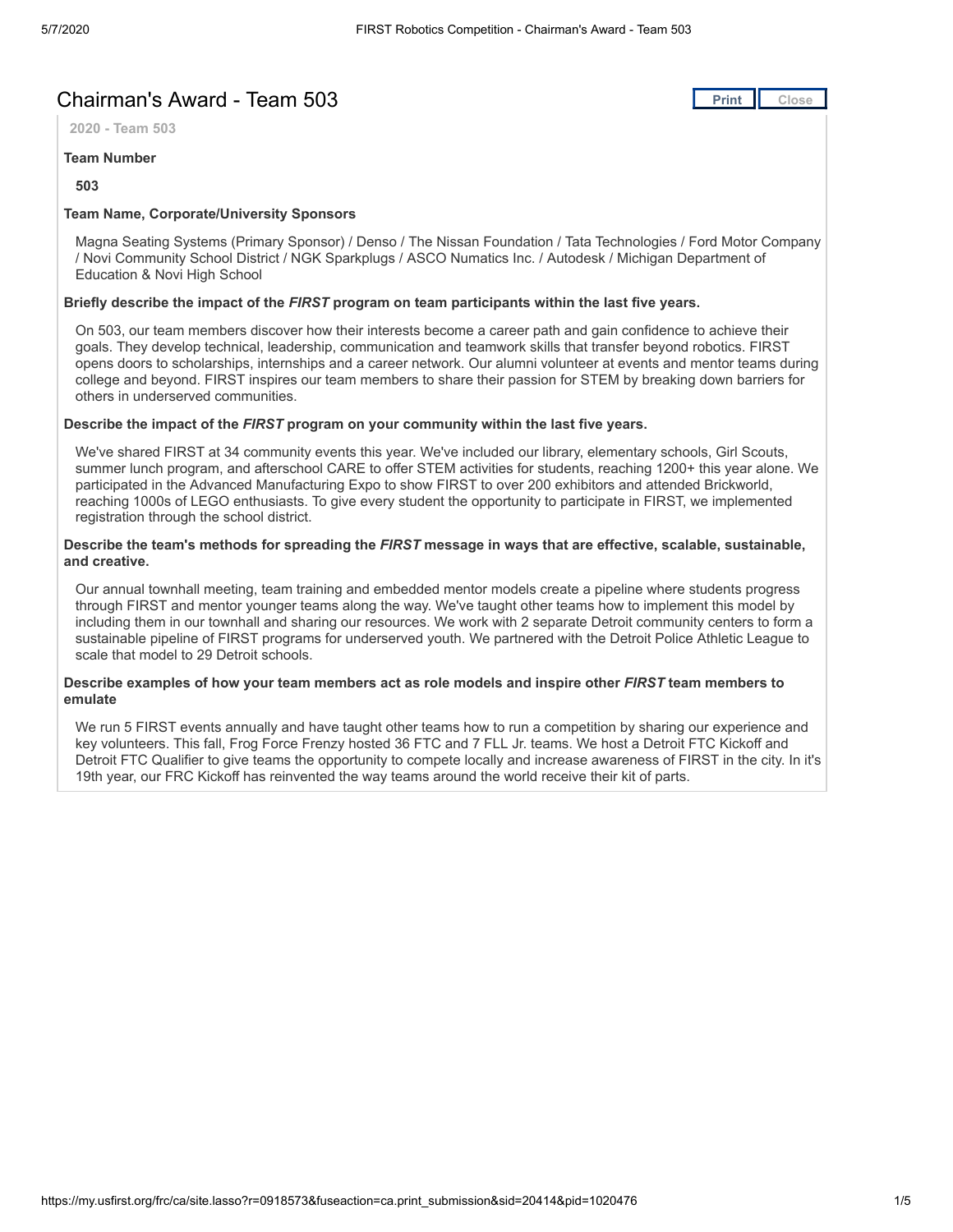#### **Describe the team's initiatives to help start or form other FRC teams**

We started FRC teams 3547 and 4840 in southeast Michigan. We also shared our mentors and buildspace with 6 local teams to ensure that they had a strong foundation in their early years. We provided the FIRST expertise needed to start the robotics program at the Robotics & Engineering Center of Detroit (RECD) and mentored the first 2 teams. The RECD is now a self-sustaining, successful robotics program housing 10 FRC, 3 FTC, 2 FLL and 2 FLL Jr teams. This year we started a new FRC team, 8426.

#### **Describe the team's initiatives to help start or form other** *FIRST* **teams (including Jr.FLL, FLL, & FTC)**

We've started 99 FIRST teams in 3 years. We introduce new families to FIRST via our townhall-style meeting, resulting in 45 new or repopulated teams in Novi over the last 3 years. Sharing our experience, we reached beyond our borders, to partner with Detroit PAL and start 22 FLL and 22 FTC teams to date in Detroit schools. In 2018 and 2019 we started an additional 10 teams within Detroit Public Schools by sharing FIRST, registering the teams and sourcing grant funding.

#### **Describe the team's initiatives on assisting other** *FIRST* **teams (including Jr.FLL, FLL, FTC, & FRC) with progressing through the** *FIRST* **program**

We've held 60 workshops, camps and training events in the past 3 years, committing 3,475 hours to help teams. We run FTC Kickoff and FTC girls camp annually. For Detroit PAL teams, we run a workshop every 3 weeks to help them for their competition. We've spread across the globe, holding a competition for 11 FLL teams and workshop for 5 FTC teams in China. We created The Motor City Alliance, which ran 2 much-needed scrimmages for Detroit teams, and The Orange Alliance website for all FTC teams.

#### **Describe how your team works with other** *FIRST* **teams to serve as mentors to younger or less experienced** *FIRST* **teams (includes Jr.FLL, FLL, FTC, & FRC teams)**

Our embedded mentors spend hundreds of hours every season with our Novi FIRST teams. We travel every week to mentor our teams at SAY Detroit Play and our newest FTC team at Keidan Special Ed Center. More importantly, we teach other teams the importance of mentoring. The RECD teams we mentored are now mentoring new teams at the center. Our Novi FTC teams mentor Novi FLL teams and Detroit FTC teams. We've created a culture that ensures sustainability across all levels in multiple communities.

#### **Describe your Corporate/University Sponsors**

Our founding sponsor, Magna, has supported us for 20 years by providing facilities, mentors, printing, and the majority of our funding. Recently, we've reached out to our community, diversifying our sponsor base to include 12 automotive and technology companies. They provide monetary and in-kind donations such as equipment, software, and internship opportunities. Novi Schools provides meeting, machining, assembly and practice space to support the growth of FIRST in our community.

#### **Describe the strength of your partnership with your sponsors within the last five years.**

We engage our sponsors in a collaborative partnership through regular visits and monthly newsletter updates. We gain mentors for our team and valuable real-world professional feedback from an industry standpoint. As their flagship team, Magna invited us to their FIRST@Magna day and to star in a promotional video highlighting their support for FIRST. This year, our team conducted product testing for Autodesk and Magna.These partnerships lead to scholarships, internships and future careers!

#### **Describe how your team would explain what** *FIRST* **is to someone who has never heard of it**

FIRST is more than building robots -- it is a tool for breaking down barriers. It helps students discover their passions, achieve their goals, and inspire others. It brings together students of all backgrounds and challenges them to work towards a common goal. It provides alternative, hands-on methods to explore STEM and motivates us to give back to something bigger than ourselves. FIRST is inspiring the future generation of scientists, engineers and leaders who will change the world.

#### **Briefly describe other matters of interest to the** *FIRST* **judges, if any**

From the start, we've been trailblazers. We invented the FIRST local Kickoff. Now with 140+ Kickoffs on 5 continents, we changed the way teams around the world experience FIRST. Our "FIRST Pitch" baseball robot idea has been copied around the country as a way to "make it loud" by reaching tens of millions of people who wouldn't have experienced FIRST otherwise. We also teamed up with the Detroit Tigers sharing FIRST and the math behind it with 2600+ students at their Class Outside Math Day.

#### **For FRC teams older than 5 years, briefly describe your team's broader impact from its inception.**

We paved the way for more students to participate in FTC in MI. During the critical time when FTC was growing, we provided key volunteers at every competition, every weekend. When FTC switched to the Android platform, we held 5 workshops across the state and became the FIM "helpdesk" for FTC. In 2016, we won the Positive component of the MI Governor's Relentless Positive Action Award for growth in the state. In 2018, we won the Action component for our efforts to grow FIRST teams in Detroit.

#### **Team Captain/Student Representative that has double-checked this submission.**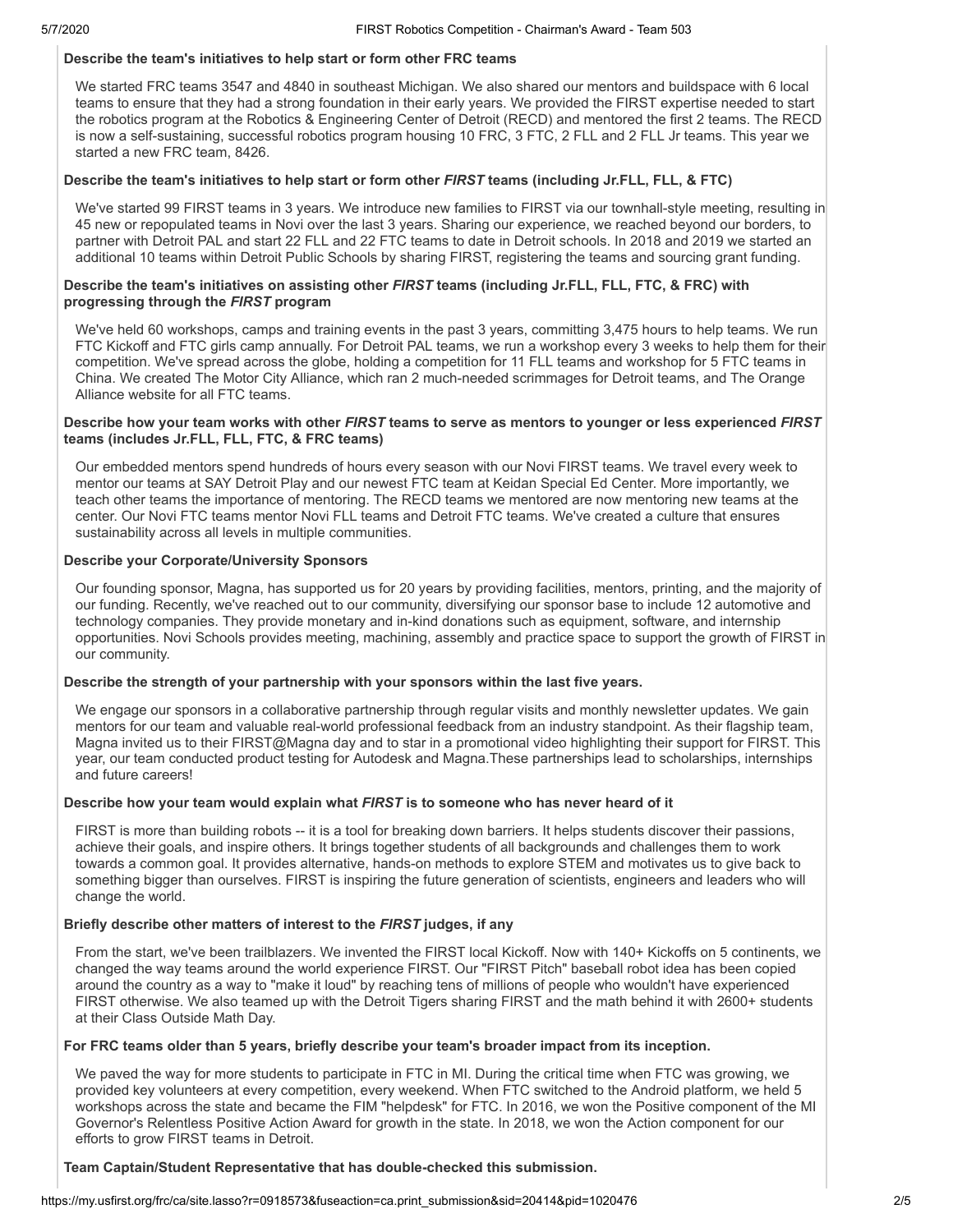Vandan Shah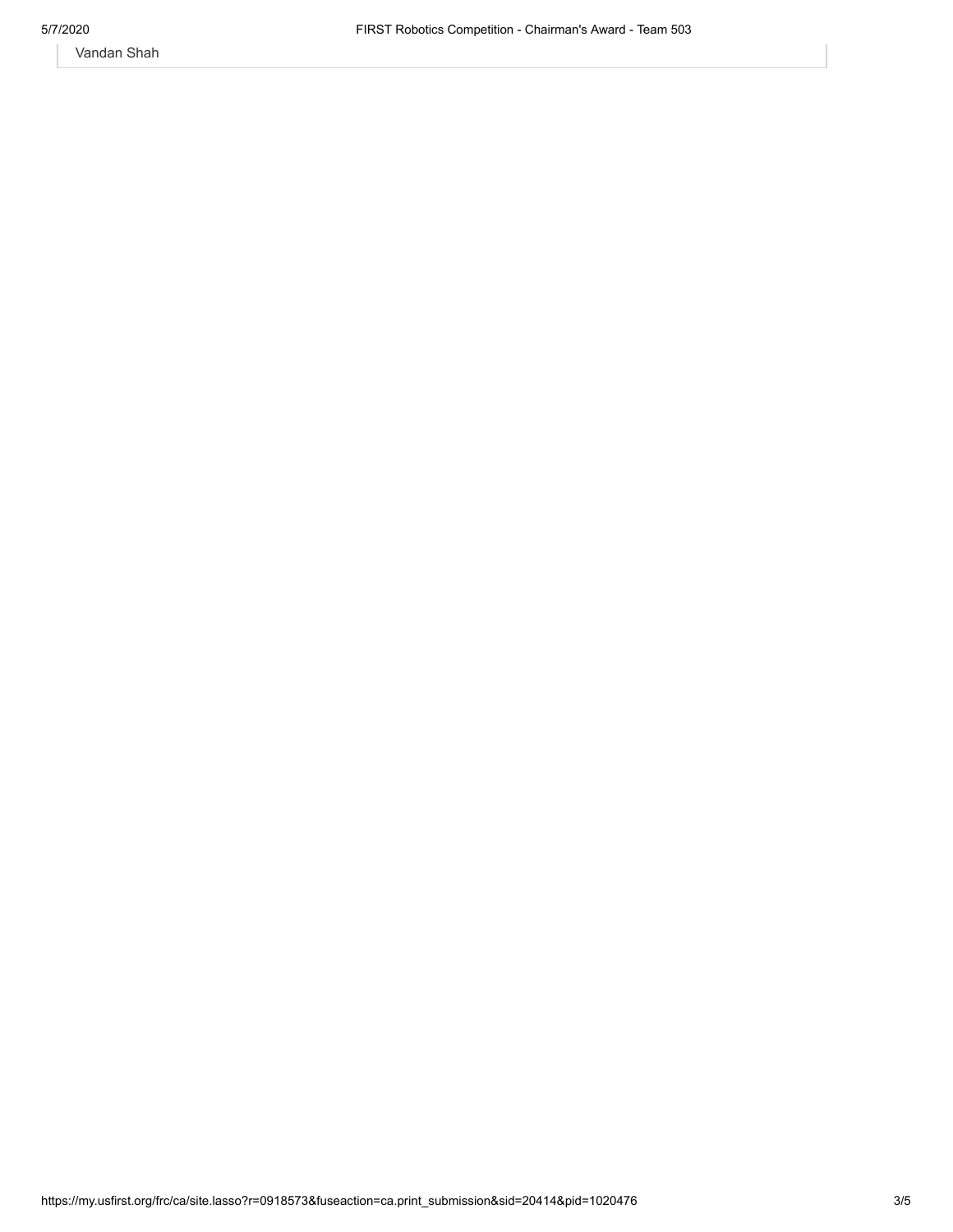# **Essay**

#### OUR VISION

We believe FIRST is a program without boundaries. From our own neighborhood to inner-city Detroit, from the Australian outback to rural China, our goal is to provide every student, no matter the challenges they face, the opportunity to be a part of FIRST.

#### OUR TEAM

Coming from 14 countries and speaking 14 languages, we share diverse perspectives and ideas. Working collaboratively, our design process based on Quality Function Deployment includes every team member's voice in the robot design. 10 student-led subgroups create 6-week training programs where members gain self-confidence and skills such as CAD, programming and budgeting, allowing each student to be a productive part of the build season. This year, we added a RoboCamp with sessions on team history, prototyping, and marketing.

Our sponsors are an integral part of our team, providing funds, mentorship, fabrication and industry expertise. Working alongside them gives us the benefit of their experience and advice. In turn, we assist with product testing, volunteer at sponsor events, hold an annual open house and recognize sponsors at the school board. These partnerships lead to internships, scholarships and careers.

#### IMPACTING OUR SCHOOL

Last year, we implemented FIRST registration through the school district. As a result, joining a team is now accessible to every student. FIRST is also publicized through community ed and over the district listserv, reaching every family. Our signature townhall meeting draws 175+ people annually. We've started teams in every school in our district at every level by introducing families to FIRST, registering teams, ordering equipment and applying for grants. In Novi Schools, there are now 44 FIRST teams: a 29% increase over last year! We provide sponsorship, student mentors, coach training, programming classes and workshops for our teams and we added an FLL Kickoff this year. Most exciting, the recentlypassed district bond includes funds to create a K-12 robotics center.

Our school district was inspired by our FIRST teams to create a high school class, "The Incubator," where students develop products in partnership with local companies to address real world problems and gain life skills. Modeling FIRST, this year the Incubator students have started and are mentoring a similar class in a neighboring district spreading the values of innovation and coopertition.

We pushed for the first programming classes in our school and now it's spread across the district. This year we are teaching kindergartners to design in CAD and 3D-print a model of their school. 743 people attended a STEM Night we created where we invited 19 organizations from universities, science centers and businesses. Due to the impact a team member had at this event, she was asked to participate in a districtwide STEM Equity Panel.

#### INCLUDING OUR COMMUNITY

We include our community in our FIRST experience by sharing our robot at 25+ community events annually. We introduced STEM Days at a summer lunch program, leading activities for 170+ students and introducing them to FIRST. This year, we implemented the idea at an afterschool CARE program.

We constructed 200 3D-printed prosthetic arms for the non-profit e-NABLE in partnership with our library and school district, showing 400 4th graders that they can make an impact at any age. This year, FOX2 News "Made it Loud" by featuring FIRST and our e-NABLE project on their TV broadcast.

Our shield is recognized all around town. More than just a robotics team, we give back to the community that supports us by regularly volunteering for Relay For Life, community restoration, and local fundraisers.

#### BREAKING DOWN BARRIERS

All students should have the opportunity to be STEM leaders. In summer, we run a 5-day STEM workshop--by girls, for girls--to teach how to build, wire and code an FTC robot for a game we create. We also designed a Girl Scouts workshop where 3 levels of scouts earn their robotics badges. We compete at an all-girls competition to create another way for girls on our team to explore build, programming and driving roles.

We work to remove barriers for students who may need extra accommodations. This year we started an FTC team at a special education school where the students face various verbal, cognitive and physical challenges. We organize group activities to introduce the students to coopertition and teamwork. They practice technical concepts like gear ratios and soft skills like presenting their ideas. We were surprised when a student told us that his robotics knowledge helped him fix the dishwasher at home! We continue to mentor the team weekly as they prepare for their spring competition.